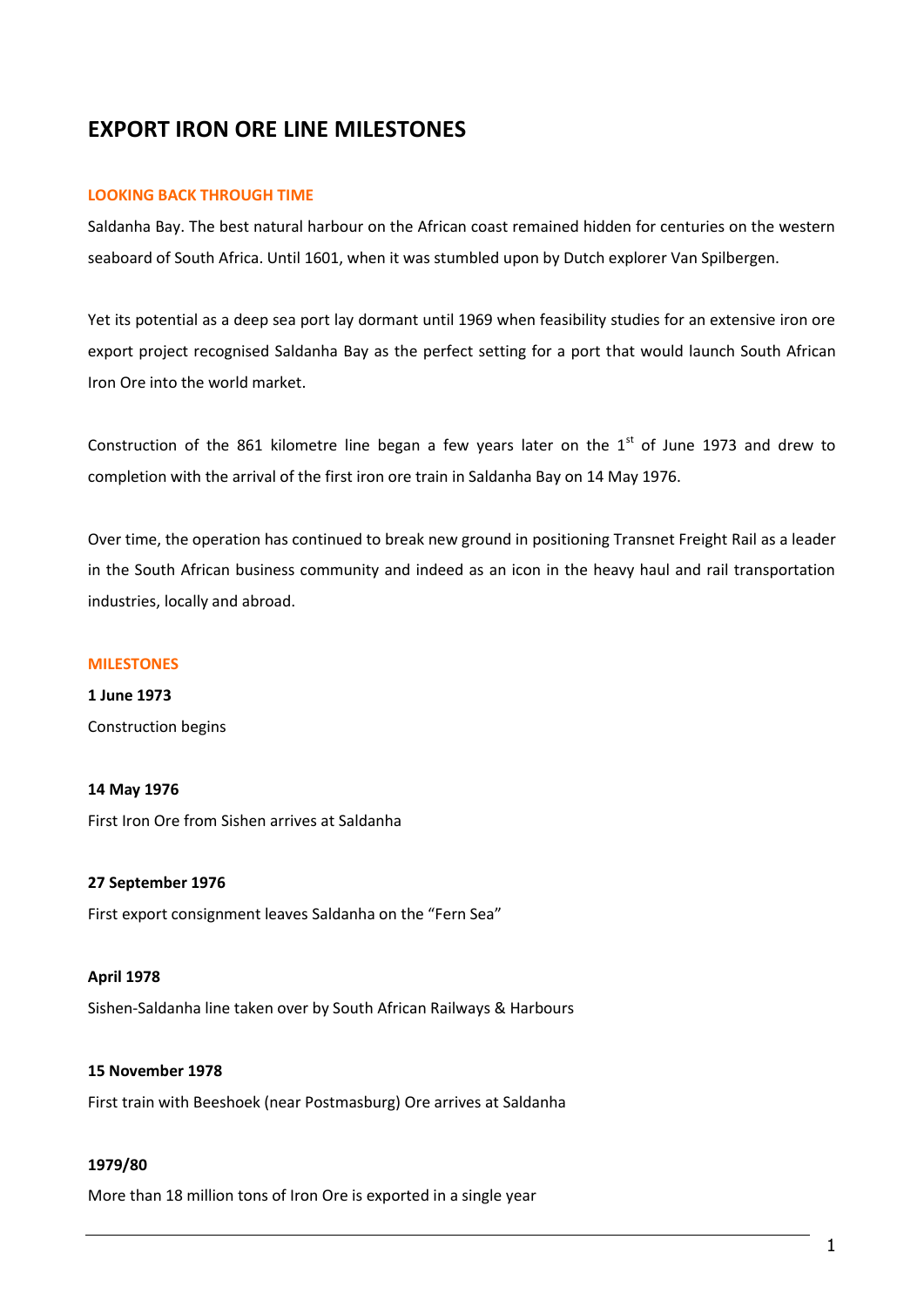## **January 1980**

First metal concentrate from Aggeneys arrives at Saldanha

## **30 October 1984**

The 100 millionth ton of Iron Ore is exported

## **July 1988**

The largest single consignment ever of Export Iron Ore (293 280t) is loaded

## **26 August 1989**

A once-off record-breaking "Monster Train" of over 7km in length is listed in the Guinness Book of Records

## **1992**

Total Iron Ore exported since start-up reaches **200 million** ton level

## **1994/95**

More than 20 million tons is exported in a single financial year

## **1995/96**

22.259 million tons of Iron Ore exported in a single financial year

## **20 February 1998**

Amalgamated ISO listing is awarded

## **1998**

Total Iron Ore exported since start-up reaches **300 million** ton level

## **September 1999**

Gold Award from the National Productivity Institute (NPI) to business partners Transnet Freight Rail, Transnet Port Terminals port of Saldanha and Iscor for outstanding achievement in productivity improvement (M-ORE Project.)

## **2001**

The Iron Ore Export Channel celebrates its 25<sup>th</sup> anniversary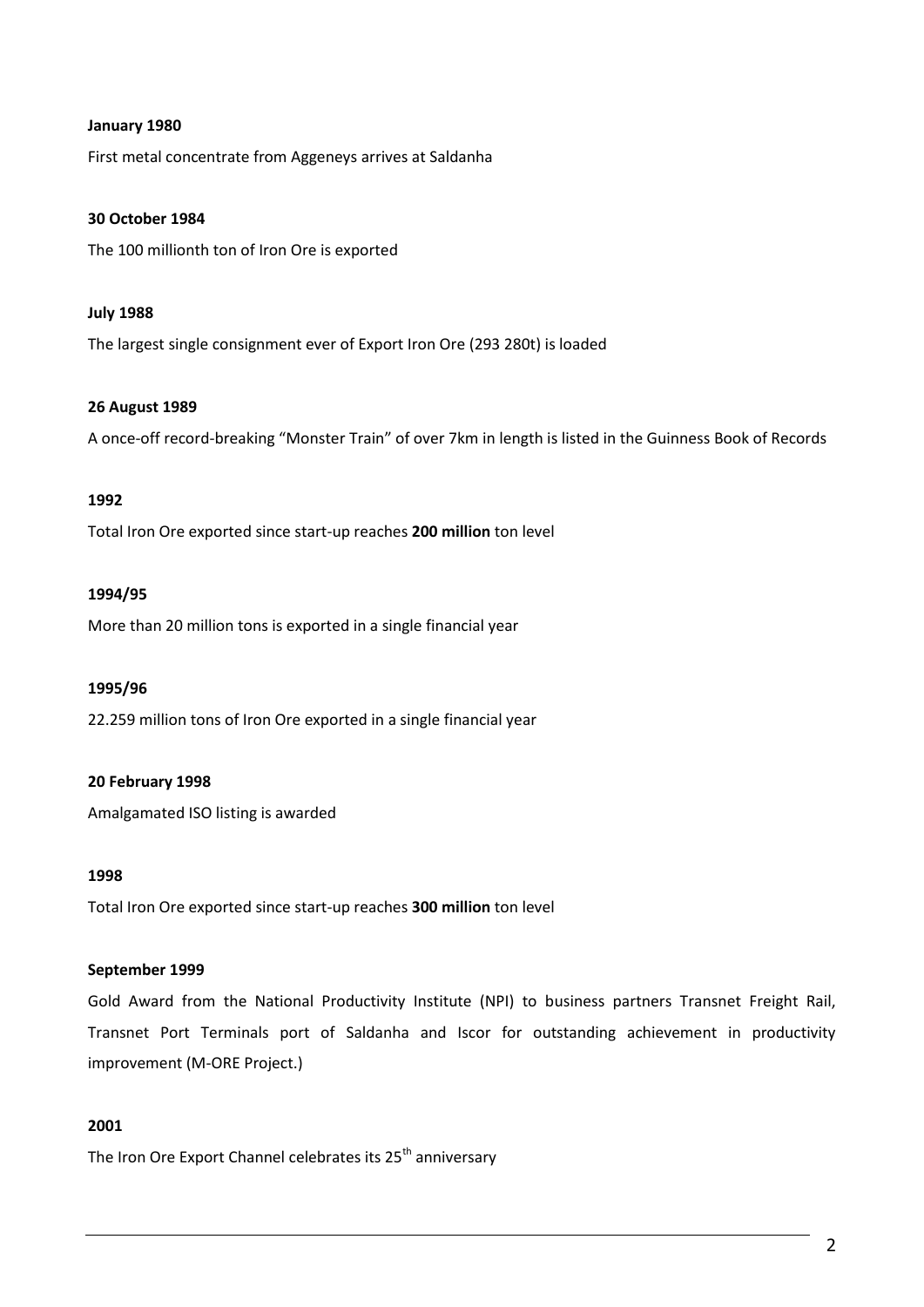## **2001**

Total Iron Ore exported since start-up reaches **400 million** ton level

## **October 2002**

Winner of the Annual Logistics Achiever Awards for the M-ORE (capacity expansion) project

## **22 February 2004**

The highest tonnage throughput for one week is recorded at 585, 012 tons

## **August 2004**

Radio Distributed Power: Proof of concept tests and radio receptivity tests by means of voice controlled Distributed Power train.

## **2005**

Total Iron Ore exported since start-up reaches **500 million** ton level

## **August 2005**

Voice controlled DP test train in both directions, introducing different train compilation to 2004 test

## **August 2006**

Locotrol RDP equipment tested on train consist of 5x 9E and 3x DE and a single train driver

## **August 2007**

RDP test train to verify parameters, witnessed by Railway Safety Regulator

## **17 December 2007**

First ever 342 RDP production train departs from Sishen

#### **May 2008**

New Iron Ore mine at Khumani starts railing Iron Ore for export markets

## **2008**

Total Iron Ore exported since start-up reaches **600 million** ton level

## **5 July 2009**

New weekly throughput record of **899,592** tons in a single week